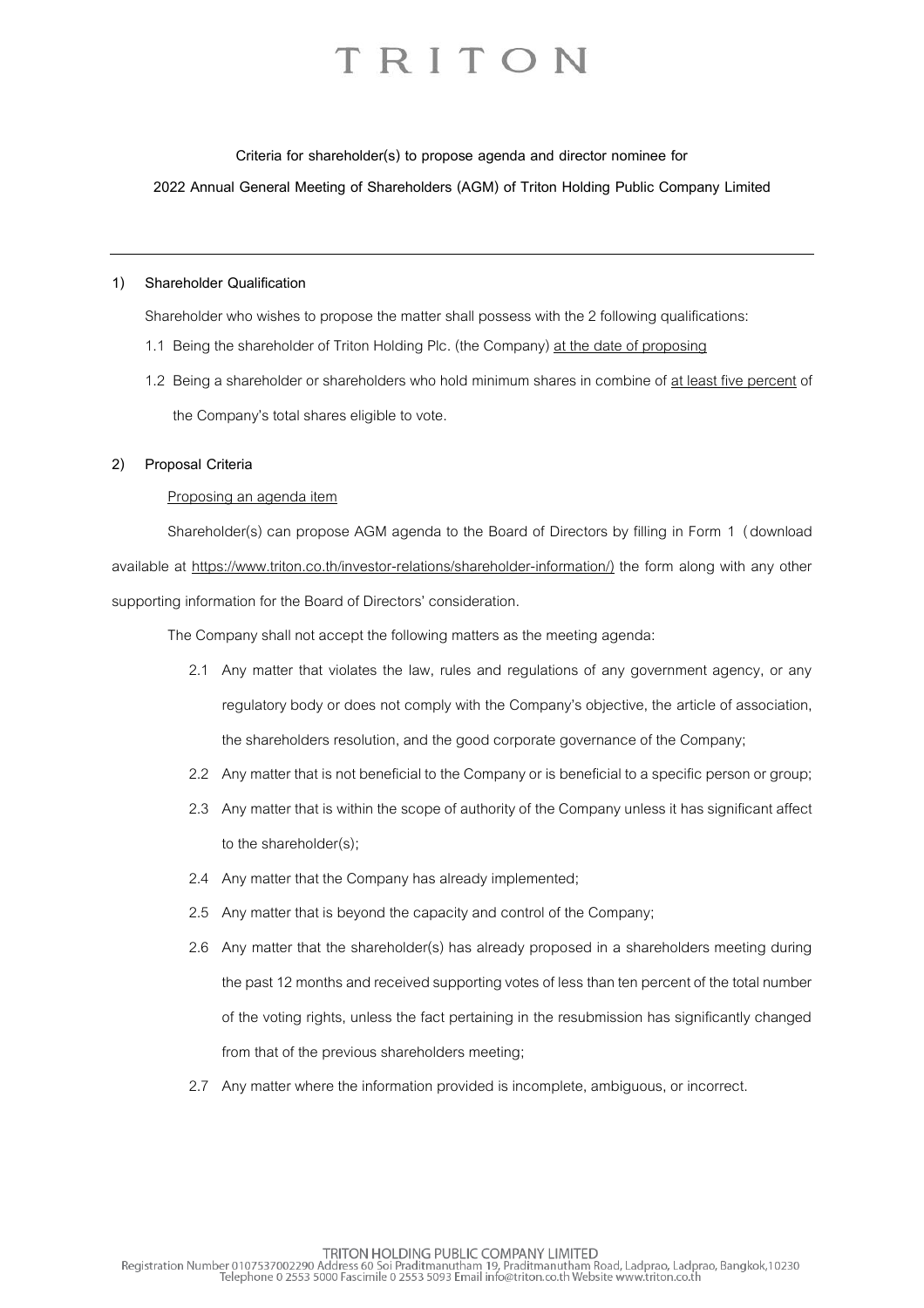#### Proposing a candidate to be nominated as a director

Shareholder(s) who wishes to nominate the list of qualified candidate(s) to be elected as director must complete Form to nominate TRITON's director (Form 2) and the resume of a proposed candidate to be elected as a director (Form 3) All forms can be downloaded from https://www.triton.co.th/investor-relations/shareholderinformation/. Shareholder(s) may submit any other supporting information for the Board of Directors' consideration. In this regard, such proposal shall be received consent from the proposed candidate.

#### **3) Channel for Submitting Proposal**

- 3.1 Facsimile (662) 553 5091 or E-mail: [secretary@triton.co.th](file:///D:/Users/tharakorn/AppData/Local/Microsoft/Windows/Temporary%20Internet%20Files/Content.Outlook/ZROAD9I4/secretary@triton.co.th) (unofficial) and then submit the original copy by registered mail within January 31, 2022
- 3.2 Registered Mail to: Company Secretary

Triton Holding Public Company Limited 60 Soi Praditmanutham 19 Praditmanutham Road, Ladprao, Ladprao Bangkok 10230

#### **4) Documentation Required**

A list of documents required and relevant details are provided on the last page of Form 1, 2 and 3.

#### **5) Consideration Procedures**

- 5.1 The Company Secretary will initially review the proposal and the list of proposed candidates, and supporting documents before proposing to the Nomination Committee and Corporate Governance Committee.
- 5.2 The Nomination Committee and the Corporate Governance Committee will consider and review suitability and reasonability of matters and the list of candidates who the shareholders proposed before proposing to the Board of Directors for their consideration.
- 5.3 The Board of Directors will consider the proposal and the list of proposed candidates who the shareholders proposed. If the Board of Directors agrees that any issues are significant or beneficial to the Company or shareholder(s), the Board will incorporate those issues as AGM agenda. If the Board of Directors rejects any shareholders proposals, the Company will report such rejection and its rationales to the shareholder(s) at the shareholders' meeting.

#### **6) Submission Period**

From November 15, 2021 until January 31, 2022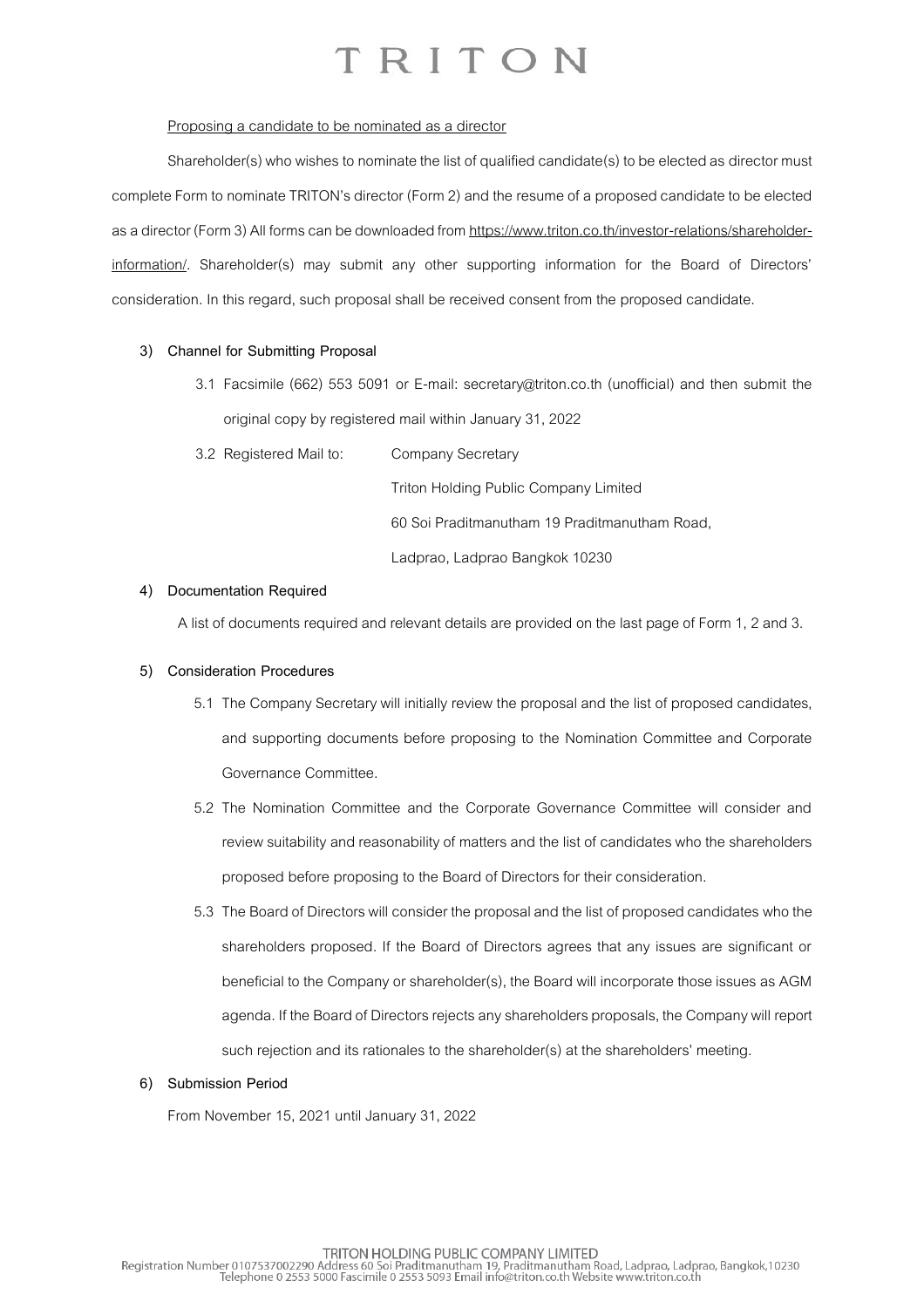| แบบฟอร์ม 1 |  |
|------------|--|
|------------|--|

(Form 1)

| แบบเสนอระเบียบวาระการประชุมสามัญผู้ถือหุ้น ประจำปี 2565 ล่วงหน้า<br>(Form to propose agenda for 2022 Annual General Meeting of Shareholders) |                                                                                                                     |                                                                                                          |                                       |                |
|----------------------------------------------------------------------------------------------------------------------------------------------|---------------------------------------------------------------------------------------------------------------------|----------------------------------------------------------------------------------------------------------|---------------------------------------|----------------|
|                                                                                                                                              | ข้าพเจ้า                                                                                                            |                                                                                                          |                                       |                |
|                                                                                                                                              | Name                                                                                                                |                                                                                                          |                                       |                |
| ที่อยู่                                                                                                                                      |                                                                                                                     |                                                                                                          |                                       |                |
| Address                                                                                                                                      |                                                                                                                     |                                                                                                          |                                       |                |
|                                                                                                                                              |                                                                                                                     |                                                                                                          |                                       |                |
| Telephone                                                                                                                                    |                                                                                                                     | Facsimile                                                                                                |                                       |                |
|                                                                                                                                              |                                                                                                                     |                                                                                                          |                                       |                |
|                                                                                                                                              | Holding TRITN of                                                                                                    | share(s)                                                                                                 |                                       |                |
|                                                                                                                                              |                                                                                                                     | ข้าพเจ้ามีความประสงค์จะขอเสนอระเบียบวาระการประชุม ดังนี้                                                 |                                       |                |
|                                                                                                                                              |                                                                                                                     | (I would like to propose the following agenda item;)                                                     |                                       |                |
|                                                                                                                                              | วัตถุประสงค์ (Objective) :                                                                                          | □ เพื่อทราบ                                                                                              |                                       |                |
|                                                                                                                                              |                                                                                                                     |                                                                                                          | (For information) (For consideration) | (For approval) |
|                                                                                                                                              |                                                                                                                     | เหตุผลที่เสนอ/ประโยชน์ที่คาดว่าบริษัทจะได้รับ (โปรดแนบเอกสารประกอบถ้ามี)                                 |                                       |                |
|                                                                                                                                              |                                                                                                                     | Reasons/Benefits to the Company [Please attach the supporting document (if any)]                         |                                       |                |
|                                                                                                                                              |                                                                                                                     |                                                                                                          |                                       |                |
|                                                                                                                                              |                                                                                                                     | ข้าพเจ้าขอรับรองว่าข้อมูลข้างต้น หลักฐานการถือหุ้น และเอกสารประกอบเพิ่มเติมที่แนบมาพร้อมกันนี้ถูกต้องทุก |                                       |                |
|                                                                                                                                              |                                                                                                                     | ประการ และยินยอมให้บริษัทเปิดเผยข้อมูลหรือเอกสาร หลักฐาน ดังกล่าวได้                                     |                                       |                |
|                                                                                                                                              | (I certify that all information in this form and supporting documents are correct. And, I consent to the disclosure |                                                                                                          |                                       |                |

of the attached information or evidence if the Company deems it necessary.)

| ลงนาม  | ผ้เสนอ   |
|--------|----------|
| Signed | Proposer |

วันที่ Date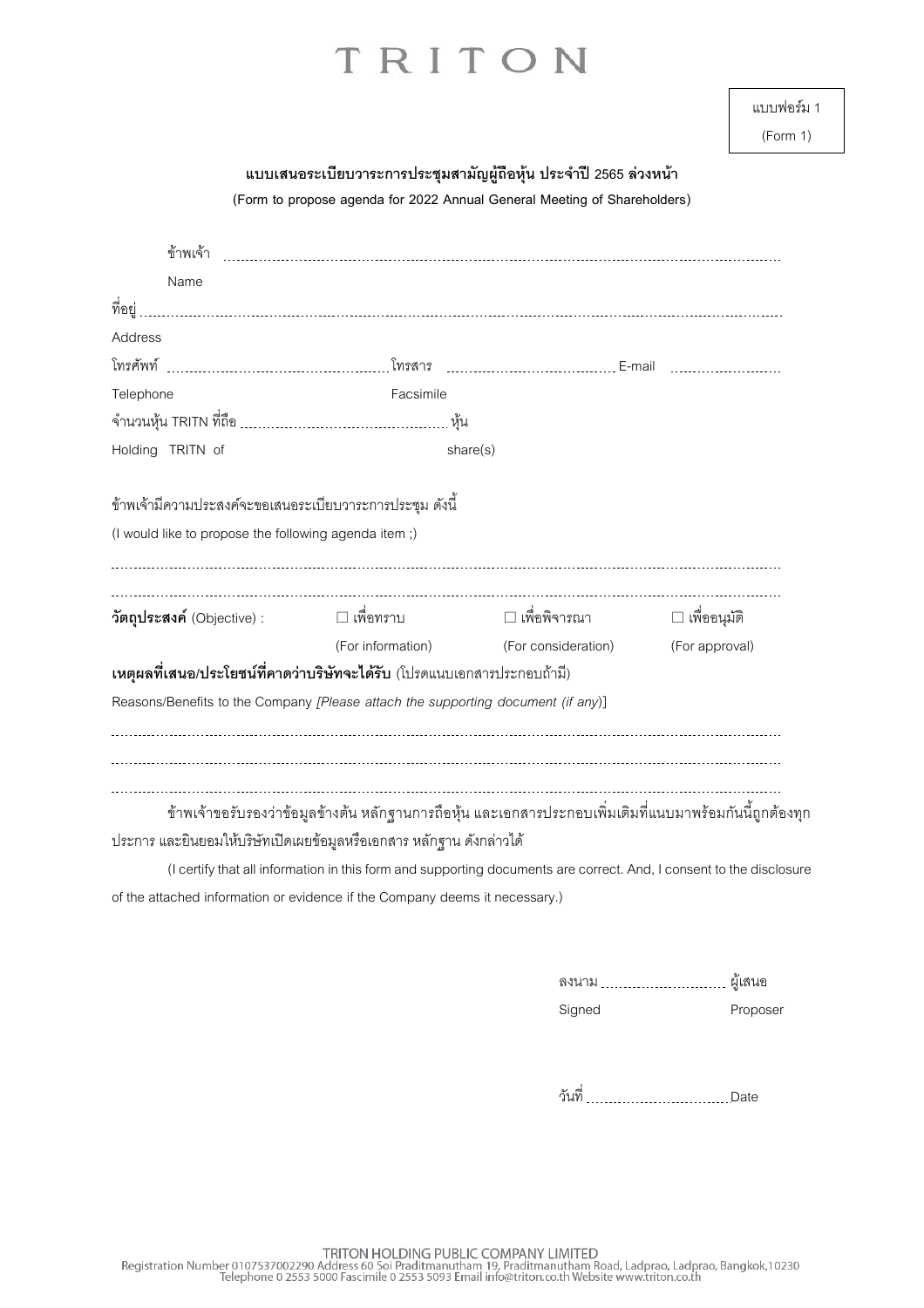#### **เอกสาร/หลักฐานประกอบการพิจารณา** (Documentation required)

1. หลักฐานแสดงตนของผู้ถือหุ้น (Shareholder's identification)

|                                | ประเภทผู้ถือหุ้น (Type of shareholders)                                                                                                                                                                                                                          |                                                                                                                                                                                                                              |  |
|--------------------------------|------------------------------------------------------------------------------------------------------------------------------------------------------------------------------------------------------------------------------------------------------------------|------------------------------------------------------------------------------------------------------------------------------------------------------------------------------------------------------------------------------|--|
| บุคคลธรรมดา<br>(Individual)    | ลำเนาบัตรประชาชน หรือลำเนาหนังสือเดินทาง<br>(กรณีเป็นชาวต่างชาติ) <u>ที่ลงนามรับรองสำเนา</u><br><u>ถูกต้อง</u>                                                                                                                                                   | A signed copy of identification card/passport (in<br>case of foreigner) must be enclosed                                                                                                                                     |  |
|                                | ้สำเนาใบหุ้น <u>ที่ลงนามรับรองสำเนาถูกต้อง</u> หรือ<br>หนังสือรับรองจากนายหน้าค้าหลักทรัพย์ หรือ<br>บริษัท ศูนย์รับฝากหลักทรัพย์ (ประเทศไทย) จำกัด                                                                                                               | A signed copy of share certificate or a copy of<br>certificate of share held issued by securities<br>companies or Thailand Securities Depository<br>Co.,Ltd.                                                                 |  |
| นิติบุคคล<br>(Juristic person) | สำเนาหนังสือรับรองนิติบุคคลที่ <u>ลงนามโดย</u><br><u>กรรมการผู้มีอำนาจลงนาม พร้อมประทับตรา</u><br><u>บริษัท (ถ้ามี)</u> และสำเนาบัตรประชาชนหรือสำเนา<br>หนังสือเดินทาง (กรณีเป็นชาวต่างชาติ) ของ<br>กรรมการผู้มีอำนาจลงนามดังกล่าวที่ลงนาม<br>รับรองสำเนาถูกต้อง | A copy of the company's affidavit signed by<br>authorized director and affix with the company's<br>seal, and a copy of identification card/passport<br>(in case of foreigner) of authorized directors<br>must be enclosed    |  |
|                                | สำเนาใบหุ้นที่ลงนามรับรองสำเนาถูกต้องโดย<br>กรรมการผู้มีอำนาจลงนาม พร้อมประทับตรา<br>บริษัท (ถ้ามี) หรือหนังสือรับรองจากนายหน้าค้า<br>หลักทรัพย์ หรือบริษัทศูนย์รับฝากหลักทรัพย์<br>(ประเทศไทย) จำกัด                                                            | A copy of share certificates signed by<br>authorized director and affix with the company's<br>seal, or a copy of certificates of share held<br>issued by securities companies or Thailand<br>Securities Depository Co., Ltd. |  |
| หมายเหตุ:<br>(Note)            | ในกรณีที่ผู้ถือหุ้นมีการแก้ไขคำนำหน้าชื่อ ชื่อ หรือนามสกุล จะต้องแนบสำเนาหลักฐานการ<br>เปลี่ยนแปลงดังกล่าวที่ลงนามรับรองสำเนาถูกต้องมาด้วย<br>(If the shareholder (s) has his/her title, name and/or surname changed, a signed copy of evidence                  |                                                                                                                                                                                                                              |  |

of those changes must be enclosed.)

2. ข้อกำหนดเพิ่มเติมในการเสนอระเบียบวาระการประชุม (Additional condition for proposal)

| ึกรณีที่ 1<br>(Case 1) | <u>ผู้ถือหุ้นหลายคนรวมกัน</u> เสนอระเบียบวาระการ<br><u>ประชุม ให้ผู้ถือหุ้นทุกคนกรอกแบบฟอร์มนี้คนละ</u><br><u>1 ใบพร้อมลงนามจากนั้นรวบรวมเป็นชุดเดียวกัน</u><br>และนำส่งบริษัท | In case a group of shareholders proposes<br>agenda, each shareholder must separately fill in<br>and sign this form as evident. Then the form<br>should be gathered into one set before submitting<br>to the company |
|------------------------|--------------------------------------------------------------------------------------------------------------------------------------------------------------------------------|---------------------------------------------------------------------------------------------------------------------------------------------------------------------------------------------------------------------|
| กรณีที่ 2<br>(Case 2)  | ผู้ถือหุ้นคนเดียวหรือหลายคนประสงค์ที่จะเสนอ<br>มากกว่า 1 วาระให้ผู้ถือหุ้นจัดทำแบบฟอร์ม 1 ชุด<br>้ ต่อ 1 วาระ                                                                  | In case the shareholder (s) wishes to propose<br>more than one agenda, Form must be filled<br>separately for each particular agenda.                                                                                |

3. บริษัทจะไม่พิจารณาระเบียบวาระที่ผู้ถือหุ้นเสนอ ในกรณีที่พบว่าข้อมูล และ/หรือเอกสารประกอบไม่ครบถ้วน ไม่ถูกต้อง หรือ บริษัทไม่สามารถติดต่อผู้ถือหุ้นได้ รวมทั้งกรณีที่ผู้ถือหุ้นมีคุณสมบัติไม่ครบถ้วนตามที่กำหนด

(The Company will not consider the proposed agenda if the information / evidence provided is incomplete,

incorrect or the shareholder cannot be contacted or are not fully qualified as indicated.)

TRITON HOLDING PUBLIC COMPANY LIMITED<br>Registration Number 0107537002290 Address 60 Soi Praditmanutham 19, Praditmanutham Road, Ladprao, Ladprao, Bangkok,10230<br>Telephone 0 2553 5000 Fascimile 0 2553 5093 Email info@triton.c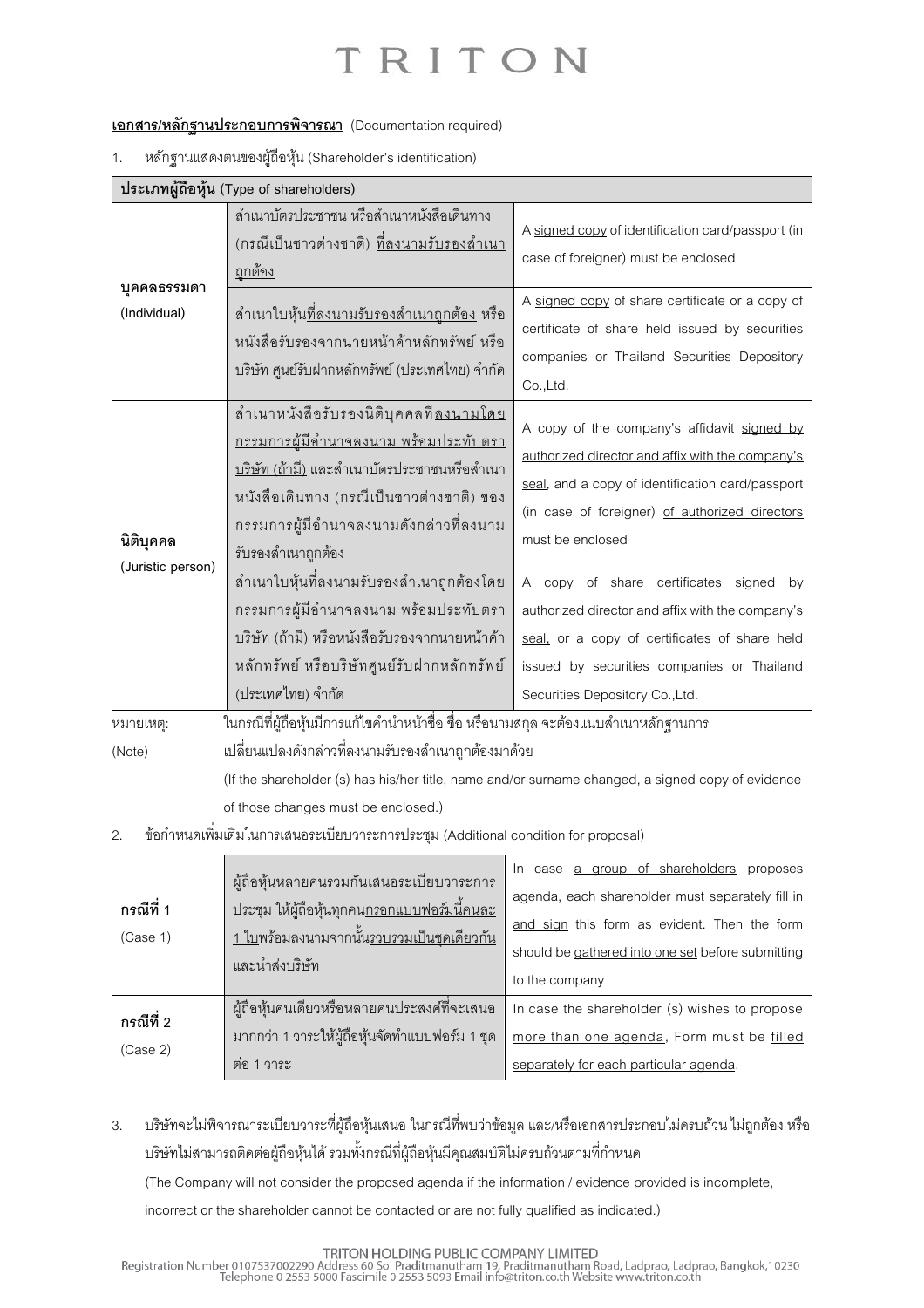(Form 2)

### **แบบเสนอชื่อบุคคลเพอื่ เข้ารับเป็นกรรมการ บริษัท ไทรทัน โฮลดงิ้ จา กัด (มหาชน) ประจา ปี2565**

**(Form to nominate TRITN's director for the year 2022)**

| Name (Proposer) |           |  |
|-----------------|-----------|--|
| ที่อยู่         |           |  |
| Address         |           |  |
|                 |           |  |
| Telephone       | Facsimile |  |
|                 |           |  |
|                 |           |  |

ข้าพเจ้ามีความประสงค์จะขอเสนอชื่อ (นาย/นาง/นางสาว) เข้ารับการพิจารณาคัดเลือกเป็นกรรมการบริษัท ไทรทัน โฮลดิ้ง จำกัด (มหาชน) ในปี 2565 โดยบุคคลดังกล่าวให้ความยินยอมและ รับรองว่าข้อความที่แจ้งไว้ใน "แบบประวัติของบุคคลที่ได้รับการเสนอชื่อเพื่อเข้ารับการเลือกตั้งเป็นกรรมการ ประจำปี 2565 (แบบฟอร์ม 3) และเอกสารประกอบการพิจารณามีความถูกต้องเป็นจริงทุกประการ

(I propose to nominate (Mr./Mrs./Miss) as a candidate to be elected TRITN's director for the year 2022. Such person has made his/her consent and certified that information provided in "the resume of a proposed candidate to be elected as a director for the year 2022" (Form 3) and other supporting document is true and correct.

พร้อมกันนี้ ข้าพเจ้าขอรับรองว่าข้อมูลของข้าพเจ้าข้างต้น หลักฐานแสดงการถือหุ้น และเอกสารประกอบการพิจารณา ต่างๆ มีความครบถ้วน ถูกต้อง และเป็นจริงทุกประการ โดยข้าพเจ้ายินยอมให้บริษัทเปิดเผยข้อมูลหรือเอกสาร หลักฐานดังกล่าวได้ ในกรณีที่มีความจำเป็น

(I certify that all information I have provided in this form including the evidence of shares held and supporting documents is true and correct. I consent that Company may disclose the attached information or evidence if the Company deems it necessary.)

| の、 |  | ۰ã |
|----|--|----|
|----|--|----|

Signed Proposer

วันที่ .................................Date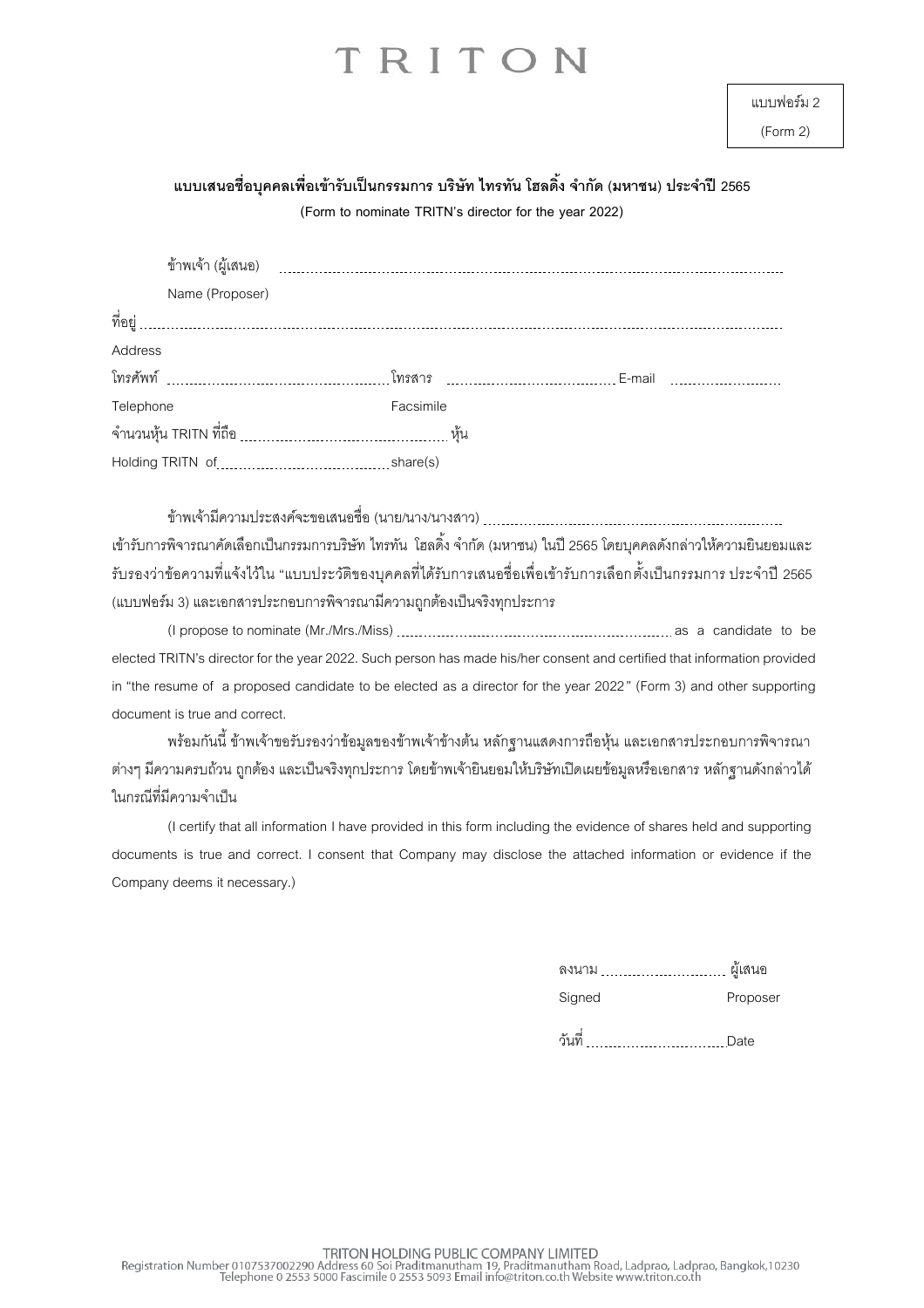|                                                                                                                                                                      | แบบฟอร์ม 3<br>(Form 3)                                                                  |  |
|----------------------------------------------------------------------------------------------------------------------------------------------------------------------|-----------------------------------------------------------------------------------------|--|
| ประวัติของบุคคลที่ได้รับการเสนอชื่อ<br>เพื่อรับการคัดเลือกเป็นกรรมการ ประจำปี 2565<br>(Resume of a proposed candidate to be elected as a director for the year 2022) | $2" \times 2"$<br>รูปถ่าย<br>(ไม่เกิน 3 เดือน)<br>Photograph (taken<br>within 3 months) |  |
| ข้าพเจ้า (นาย/นาง/นางสาว)                                                                                                                                            |                                                                                         |  |

|             | Name (Mr. / Mrs. / Miss) |               |                 |    |
|-------------|--------------------------|---------------|-----------------|----|
| ที่อยู่     |                          |               |                 |    |
| Address     |                          |               |                 |    |
|             | สัญชาติ                  |               |                 | ปี |
| Nationality |                          | Date of birth | year (s)<br>Age |    |
|             |                          |               | E-mail          |    |
| Telephone   |                          | Facsimile     |                 |    |

**คุณวุฒิทางการศึกษา (Education)**

| ปีที่สำเร็จ          | ระดับการศึกษา     | ิสถาบันการศึกษา           | สาขาวิชา               |
|----------------------|-------------------|---------------------------|------------------------|
| (Year of graduation) | (Education Level) | (Educational Institution) | (Major/Specialization) |
|                      |                   |                           |                        |
|                      |                   |                           |                        |
|                      |                   |                           |                        |

#### **ประวัติการท างานภายใน 5 ปี (Working experiences in the past 5 years)**

| ตั้งแต่ปี   | ถึงปี     | บริษัท/ประเภทธุรกิจ         | ตำแหน่ง    |
|-------------|-----------|-----------------------------|------------|
| (From year) | (To year) | (Company /Type of business) | (Position) |
|             |           |                             |            |
|             |           |                             |            |
|             |           |                             |            |
|             |           |                             |            |

### **การผ่านการอบรมหลักสูตรกรรมการที่จัดโดยสมาคมส่งเสริมสถาบันกรรมการบริษัทไทย (IOD)**

(โปรดแนบสำเนาหลักฐานการผ่านการฝึกอบรม พร้อมรับรองสำเนาถูกต้อง)

(Training for director course of Thai Institute of director (IOD) *(Please enclose a certified true copy of certificates)*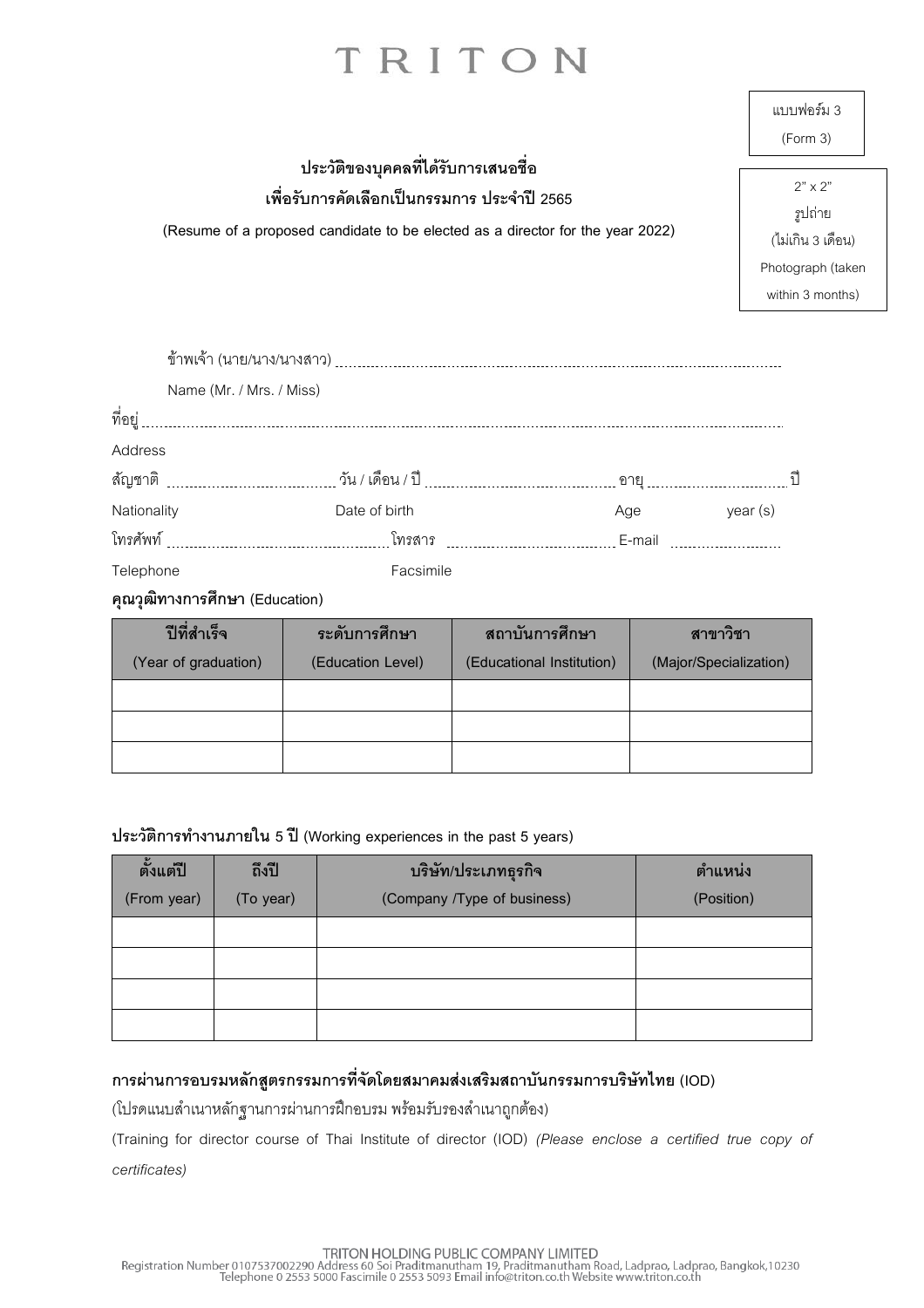| ปี     | หลักสูตร                                             |
|--------|------------------------------------------------------|
| (Year) | <u> Andrew Maria Strandard Barbara (</u><br>(Course) |
|        |                                                      |
|        |                                                      |
|        |                                                      |

### **ความสามารถ / ความเชี่ยวชาญ (Competency / Expertise)**

| ลำดับที่ | รายละเอียด |  |
|----------|------------|--|
| (No.)    | (Details)  |  |
|          |            |  |
|          |            |  |

| จำนวนหุ้น TRITN ที่ถือ | หน       |
|------------------------|----------|
| Holding TRITN of       | share(s) |

### **การมีส่วนได้เสียทั้งทางตรง และ/หรือทางอ้อมในฐานะที่เป็นคู่สัญญากับ TRITN** (โปรดระบุลักษณะของกิจกรรม

และลักษณะส่วนได้เสียพร้อมระบุมูลค่าของรายการ)

(Please specify any direct and/or indirect interests in TRITN as counterparty *(Please specify nature of transaction and characteristic of such interests, and transaction value))*

### **การถือหุ้น หรือร่วมเป็นกรรมการในบริษัทที่เกี่ยวข้องกับ TRITN** *(โปรดระบชุ ื่อบริษัท จำ นวนหนุ้ ทีถ่ ือ รอ้ยละของ จำ นวนหนุ้ ทมี่ ีสทิธิออกสยีงทงั้หมด*

(Please specify any shareholding or directorship of any related company of TRITN *(Please specify company's names, number of shares held, and percentage of total number of the voting rights))*

**การถือหุ้น หรือเข้าร่วมเป็นหุ้นส่วนในห้างหุ้นส่วน หรือเป็นกรรมการของบริษัทที่ประกอบกิจการอันมีสภาพ เดียวกันและเป็ นการแข่งขันกับกิจการของ TRITN** *(โปรดระบุชื่อห้ำงหุ้นส่วน / บริษัท จำ นวนหนุ้ ทีถ่ อื คิดเป็นรอ้ยละ ของจำ นวนหนุ้ ทมี่ ีสทิธิออกเสยีงทงั้หมด และประเภทธุรกิจของหำ้งหนุ้ สว่ น / บรษิัท ดงักล่ำว)*

(Please specify any shareholder or partnership, or director of any company that operates the same nature of business as TRITN and is in competition with the business of TRITN *(Please specify partnership's name, number of shares held, percentage of total number of the voting rights and its nature of business))*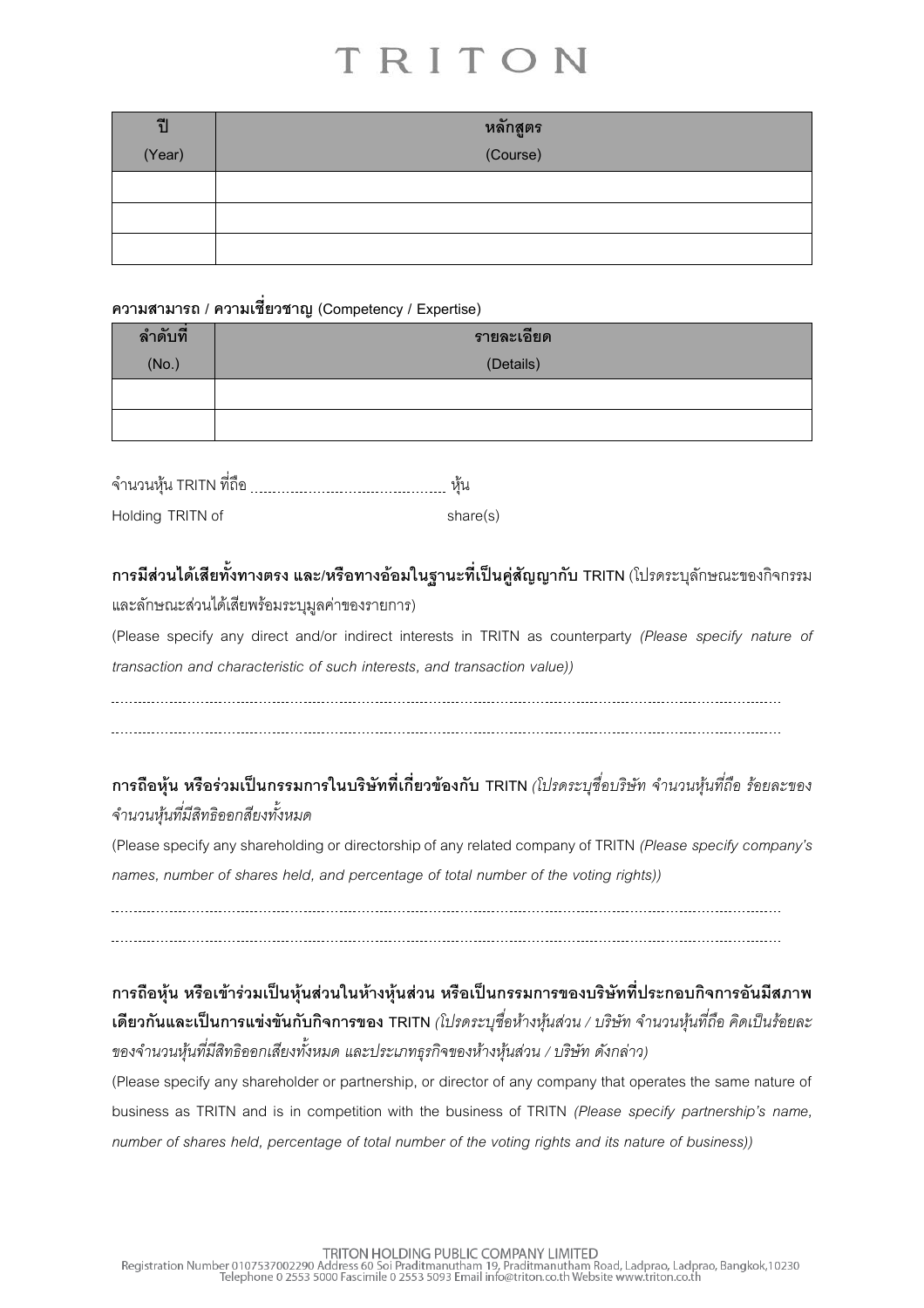ข้าพเจ้าให้ความยินยอมในการถูกเสนอชื่อเพื่อรับการพิจารณาคัดเลือกเป็นกรรมการของบริษัท ไทรทัน โฮลดิ้ง จ ากัด (มหาชน) ประจ าปี 2565และขอรับรองว่าข้อมูลของข้าพเจ้าข้างต้นนี้ถูกต้องครบถ้วน และเป็นความจริงทุกประการ และขอรับรองว่าข้าพเจ้าเป็นผู้มีคุณสมบัติ และไม่มีลักษณะต้องห้ามตามที่กฎหมายกำหนด

(I hereby consent to this propose to be nominated as TRITN's director for the year 2022, and declare that all the information I have provided in this form and the supporting document is true and correct. I certify that my qualifications meet all the Company's criteria and do not have any prohibition as stipulated by law.)

| ลงนาม  | ผู้ที่ได้รับการเสนอชื่อ |
|--------|-------------------------|
| Signed | Candidate               |
| วันที่ | Date                    |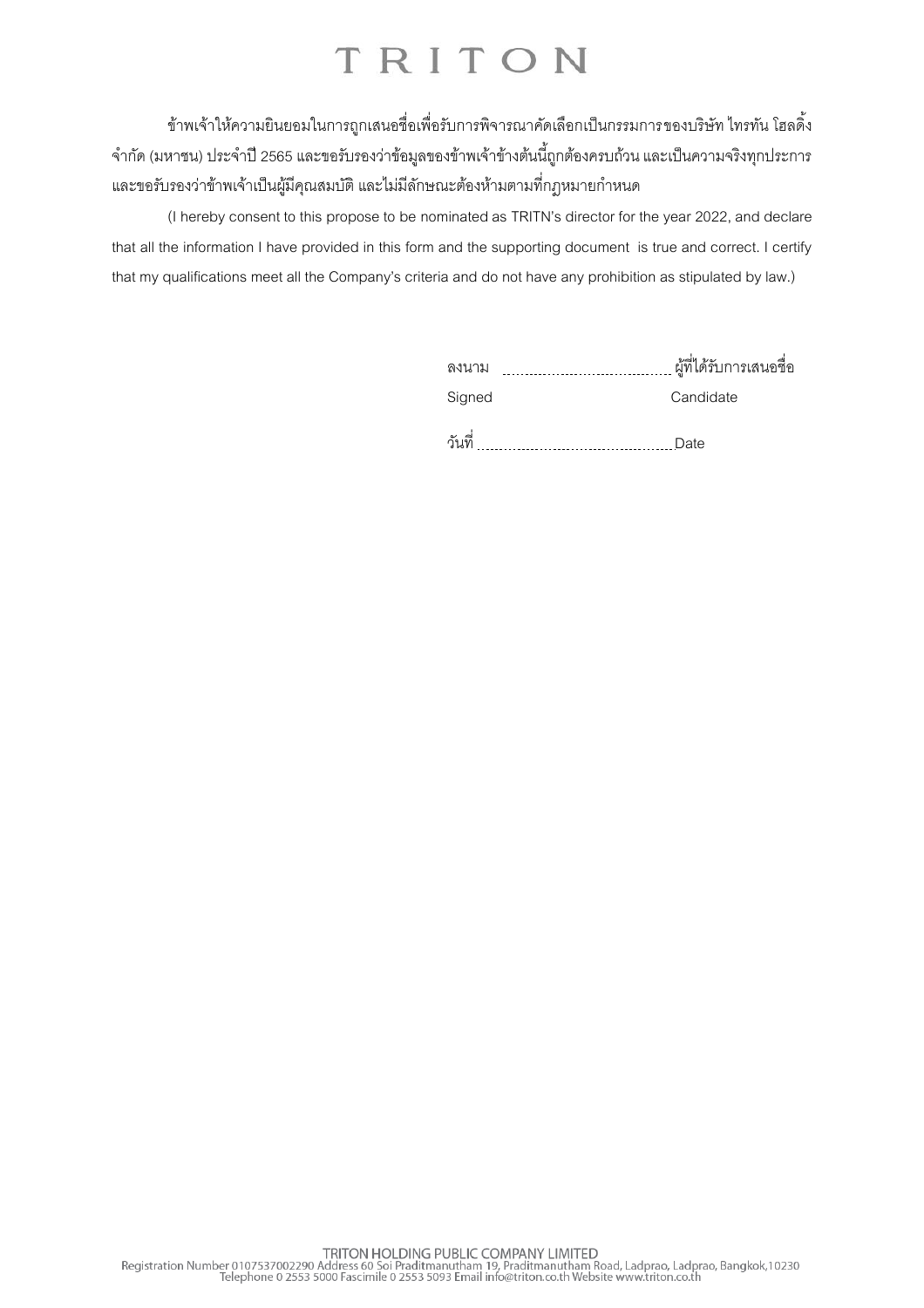### **เอกสารหลักฐานประกอบการพิจารณา** (Documentation required)

<u>สำหรับแบบฟอร์ม 2</u> (For Form 2)

1. หลักฐานแสดงตนของผู้ถือหุ้น (Shareholder's identification)

| บุคคลธรรมดา<br>(Individual)    | สำเนาบัตรประชาชน หรือสำเนาหนังสือเดินทาง<br>(กรณีเป็นชาวต่างชาติ) <u>ที่ลงนามรับรองสำเนา</u><br><u>ถูกต้อง</u>                                                                                                                                                     | A signed copy of identification card/passport<br>(in case of foreigner) must be enclosed                                                                                                                                           |  |
|--------------------------------|--------------------------------------------------------------------------------------------------------------------------------------------------------------------------------------------------------------------------------------------------------------------|------------------------------------------------------------------------------------------------------------------------------------------------------------------------------------------------------------------------------------|--|
|                                | ้สำเนาใบหุ้น <u>ที่ลงนามรับรองสำเนาถูกต้อง</u> หรือ<br>หนังสือรับรองจากนายหน้าค้าหลักทรัพย์ หรือ<br>บริษัท ศูนย์รับฝากหลักทรัพย์ (ประเทศไทย) จำกัด                                                                                                                 | A signed copy of share certificate or a copy of<br>certificate of share held issued by securities<br>companies or Thailand Securities Depository<br>Co.,Ltd.                                                                       |  |
| นิติบุคคล<br>(Juristic person) | ้ สำเนาหนังสือรับรองนิติบุคคลที่ <u>ลงนามโดย</u><br><u>กรรมการผู้มีอำนาจลงนาม พร้อมประทับตรา</u><br><u>บริษัท (ถ้ามี)</u> และสำเนาบัตรประชาชนหรือสำเนา<br>หนังสือเดินทาง (กรณีเป็นชาวต่างชาติ) ของ<br>กรรมการผู้มีอำนาจลงนามดังกล่าวที่ลงนาม<br>รับรองสำเนาถูกต้อง | A copy of the company's affidavit signed by<br>director and affix with<br>authorized<br>the<br>company's seal, and a copy of identification<br>card/passport (in case of foreigner)<br>of<br>authorized directors must be enclosed |  |
|                                | ้สำเนาใบหุ้นที่ลงนามรับรองสำเนาถูกต้อง <u>โดย</u><br><u>กรรมการผู้มีอำนาจลงนาม พร้อมประทับตรา</u><br>บริษัท (ถ้ามี) หรือหนังสือรับรองจากนายหน้าค้า<br>หลักทรัพย์ หรือบริษัทศูนย์รับฝากหลักทรัพย์<br>(ประเทศไทย) จำกัด                                              | A copy of share certificate signed by authorized<br>director and affix with the company's seal, or a<br>copy of certificates of share held issued by<br>securities companies or Thailand Securities<br>Depository Co., Ltd.        |  |
| หมายเหตุ:<br>(Note)            | ในกรณีที่ผู้ถือหุ้นมีการแก้ไขคำนำหน้าชื่อ ชื่อ หรือนามสกุล จะต้องแนบสำเนาหลักฐานการ<br>เปลี่ยนแปลงดังกล่าวที่ลงนามรับรองสำเนาถูกต้องมาด้วย<br>(If the shareholder (s) has his/her title, name and/or surname changed, a signed copy of                             |                                                                                                                                                                                                                                    |  |

evidence of those changes must be enclosed.)

### 2. ข้อกำหนดเพิ่มเติมในการเสนอชื่อบุคคลเพื่อเข้ารับการคัดเลือก (Additional condition for proposal)

| ึกรณีที่ 1<br>(Case 1) | ผู้ถือหุ้นหลายคนรวมกันเสนอชื่อบุคคลเพื่อเข้ารับ<br>่ การพิจารณาเลือกตั้งเป็นกรรมการ ให้ผู้ถือหุ้นทุก<br>้คนกรคกแบบฟคร์มนี้คนละ 1 ใบ พร้คมลงนาม | In case a group of shareholders proposes a<br>candidate, each shareholder must separately<br>fill in and sign this form as evidence. Then the |
|------------------------|------------------------------------------------------------------------------------------------------------------------------------------------|-----------------------------------------------------------------------------------------------------------------------------------------------|
|                        | และรวบรวมเป็นชุดเดียวกันนำส่งบริษัท                                                                                                            | forms should be gathered into one set before                                                                                                  |
|                        |                                                                                                                                                | submitting to the Company                                                                                                                     |
| กรณีที่ 2<br>(Case 2)  | ้ผู้ถือหุ้นคนเดียวหรือหลายคนประสงค์ที่จะ <u>เสนอจื่อ</u>                                                                                       | In case the shareholder (s) wishes to propose                                                                                                 |
|                        | <u>บุคคล</u> มากกว่า 1 ราย ให้ผู้ถือหุ้นจัดทำ <u>แบบฟอร์ม</u>                                                                                  | more than one candidate, Form must be filled                                                                                                  |
|                        | ิชด ต่อ 1 ราย                                                                                                                                  | separately for each particular person.                                                                                                        |

TRITON HOLDING PUBLIC COMPANY LIMITED<br>Registration Number 0107537002290 Address 60 Soi Praditmanutham 19, Praditmanutham Road, Ladprao, Ladprao, Bangkok,10230<br>Telephone 0 2553 5000 Fascimile 0 2553 5093 Email info@triton.c